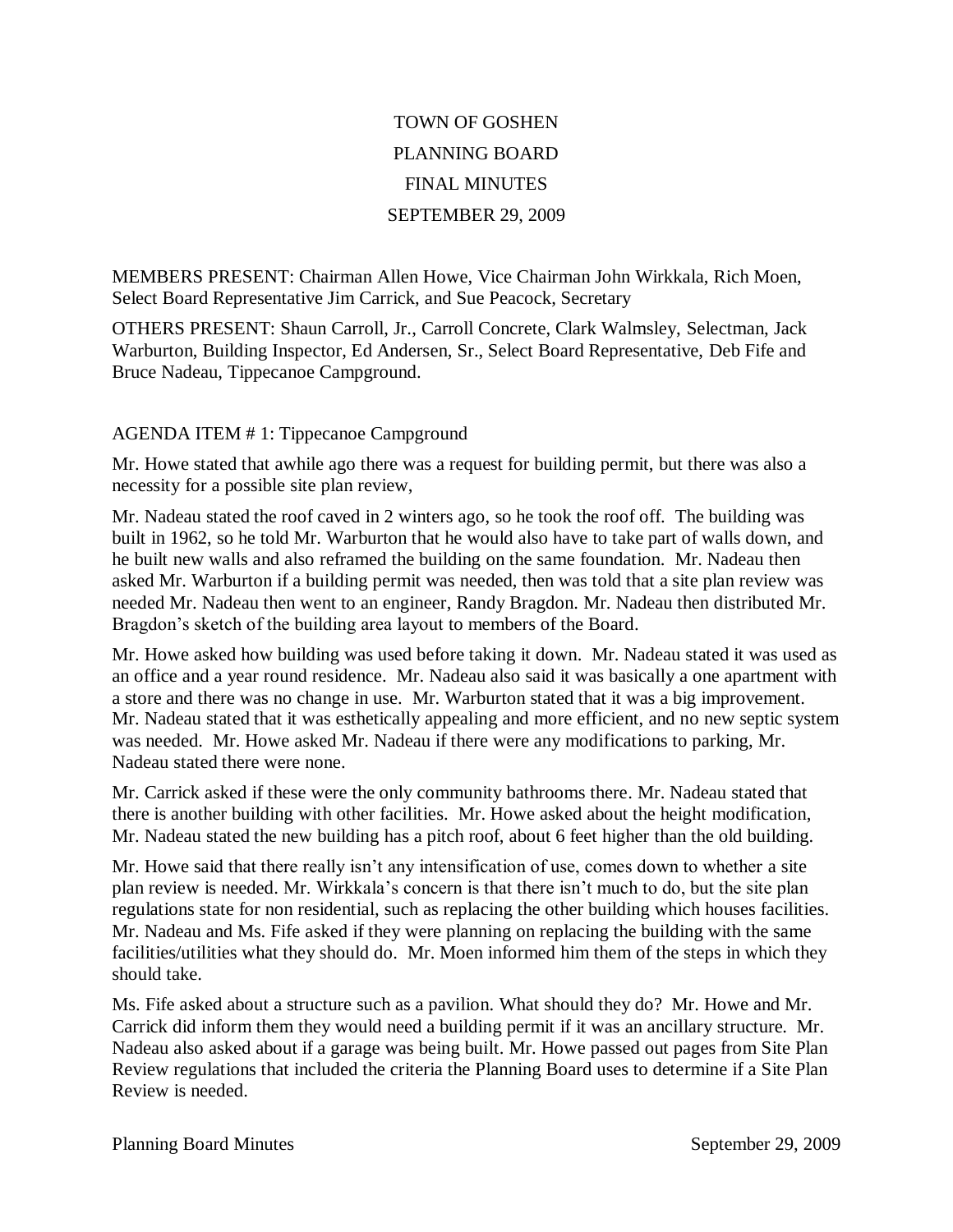Ms. Fife asked if a storage shed was to be built. Mr. Howe stated that it would be a new structure, and she would need to come to the Planning Board and inquire specifically how she should proceed. Mr. Warburton wanted to clarify that this was in the recreational/tourist district, and not considered commercial district. Mr. Howe stated that this is commercial use occurring in the tourist district.

Mr. Moen made a motion, Mr. Wirkkala seconded, and all were in favor. Based on all the information provided, the Planning Board decided that a site plan was needed for this building.

## Agenda item # 2 Gravel Items

Mr. Carroll came to discuss the Davis Site Visit & NRCS. All were in agreement that the date for the site visit would be Friday, October  $16<sup>th</sup>$  at 9 AM. Mr. Carroll stated that he has been in touch with NRCS, and stated he will inform them of the site visit date and see if they can meet at that time.

Mr. Carroll stated that the company has decided to donate sand to the town. Mr. Carroll said that he is starting to close out the pit, and suggested the town start a committee on what to do, there are beautiful views, and 35 feet of the knob is gone. Mr. Carroll would like to do something with the town, and hopefully to benefit the town, and he talked about donating some of the land to the town. Mr. Carroll said there are a number of things that could be done, would like to get together with boards or even community members about the possibilities.

Allen stated that getting together a building committee together is difficult, that approach was tried for Town Buildings and didn't provide useable results.

Mr. Carrick stated that right now we are going to get bids, the original proposal was big, and he said at the town meeting it could be brought forward, maybe a warrant article.

Mr. Carroll stated that there is an isolated spot with sand at the Davis Pit and there would be about 10 years worth, not intrusive looking, sits below the buffer that could be chiseled off and could be town use only. Mr. Carroll also talked about the possibility that the other acreage could be used for town, a building site for the town to possibly use. Mr. Carroll stated that he is just looking to help the town.

Mr. Moen stated that he agreed that Mr. Carroll has done a lot for the town and it was seen last year on the work on Lear Hill Road. Mr. Howe said stated that the Select Board and he should get together and come up with ideas. Mr. Wirkkala stated suggested uses of the site on the other side of the river that could be valuable for the Goshen Community.

Mr. Carrick stated he thought that the public perceived the two pits to be interlocking subjects. Mr. Carroll said that it would be nice to have something written from the Planning Board regarding the site visits up at the Davis site.

Mr. Walmsley stated that he thought that the possibilities were endless and liked Shaun's ideas.

Mr. Carrick said that what the approach would be to have the company look at the Davis pit and then have a general proposal as to what they want to do with the property, like subdivide the lots, there are some technicalities to be worked on, and how would it all affect the town.

Mr. Howe agreed with Mr. Carrick that a general proposal would be helpful. Mr. Carroll stated that he will talk to his father and get some ideas or drawings and bring them forward to a public